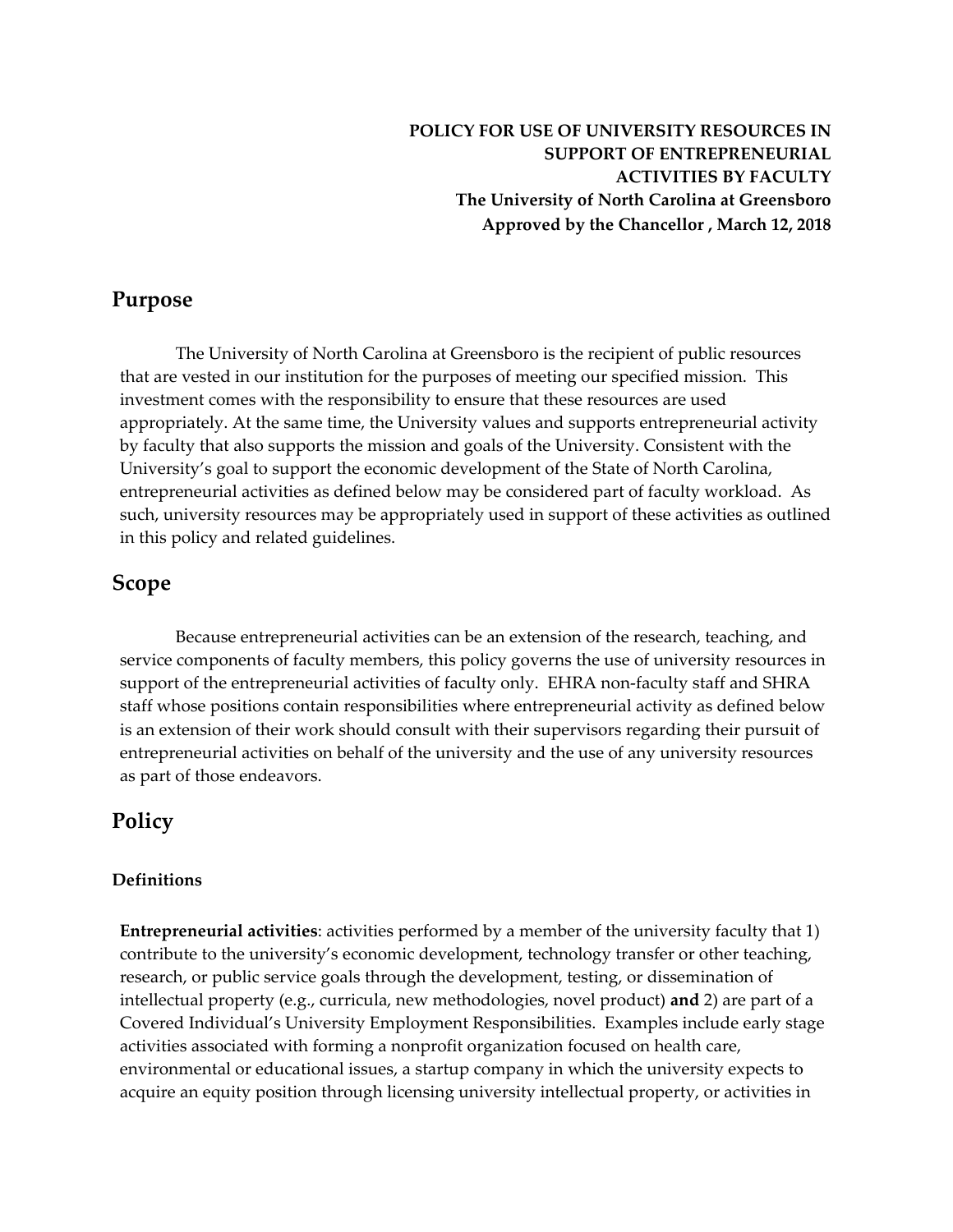support of the development of a licensing agreement with an established company. As they evolve, these activities typically have promise of resulting in financial gain for both the faculty member and the University. The promise for financial gain often comes as the result of relationships with third-party, external entities (including spin-off companies) that further develop, license, and/or disseminate the resulting product on the commercial market. At the point at which the Covered Individual's engagement with the activity is primarily through an external, third-party entity (e.g., the University enters into a licensing agreement with an external entity), any further engagement on the part of the faculty member is no longer considered part of University Employment Responsibilities but instead an External Professional Activity for Pay. **Though External Professional Activities for Pay may be considered 'entrepreneurial' from the perspective of employees, they are not considered to be entrepreneurial from the perspective of the University because they are not being conducted on behalf of the University, but instead on behalf of and to the primary benefit of the individual.** Any activity undertaken purely for an employee's personal gain is not included in this category for purposes of this policy.

**External Professional Activities for Pay:** activities that are 1) **not** included within one's University Employment Responsibilities; 2) performed for any entity, public or private, other than the university; 3) undertaken for compensation outside the University; and 4) based upon the professional knowledge, experience and abilities of the employee.

**University Employment Responsibilities:** Primary Duties and Secondary Duties. "Primary Duties" consist of assigned teaching, scholarship, research, institutional service requirements, administrative duties and other assigned employment duties. "Secondary Duties" means professional affiliations and activities traditionally undertaken by Covered Individuals outside of the immediate University employment context. Secondary Duties may or may not entail the receipt of honoraria, remuneration (see additional regulations, *UNC Policy Manual,*  300.2.2.2 [R]) or the reimbursement of expenses, include membership in and service to professional associations and learned societies; membership on professional review or advisory panels; presentation of lectures, papers, concerts or exhibits; participation in seminars and conferences; reviewing or editing scholarly publications and books without receipt of compensation; and service to accreditation bodies. These activities, which demonstrate active participation in a profession, are encouraged and often valued in promotion and tenure and other performance reviews, provided they do not conflict or interfere with the timely and effective performance of the individual's Primary University Duties or with related University policies.

#### **Use of University Resources in the Context of Entrepreneurial Activities**

Faculty use of university resources in support of appropriate entrepreneurial activities as defined above may be allowed provided these activities do not conflict with applicable state policies regarding use of public facilities or resources for private gain. Incidental and minimal use of office, library, machine shop, computers, storage servers, communication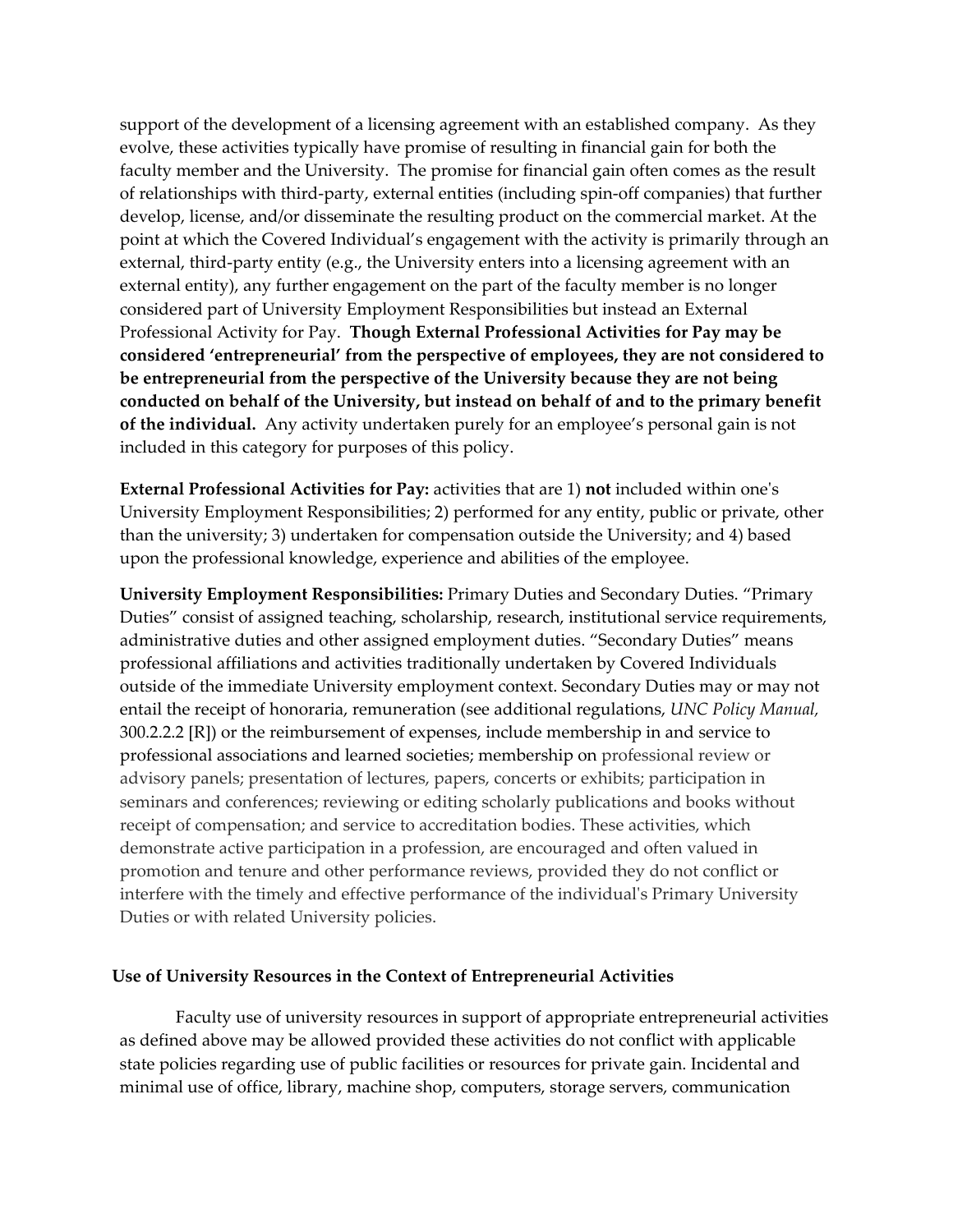devices, or clerical staff is permitted. Any use of resources pursuant to this Policy must be consistent with the **Guidelines on Policy for Use of University Resources for Entrepreneurial Activities.**

Where activities are undertaken purely for a faculty member's personal gain without connection to the faculty member's University Employment Responsibilities, use of University resources in support of such activities is not appropriate except as otherwise allowed by University policy (see **Acceptable Use of Computing and Electronic Resources** and **Request for Use of University Buildings or University Property**).

While this policy is meant to clarify and encourage such activity, faculty should be aware that other current University policies (e.g., policies relating to **Intellectual Property**, **the Conflict of Interest and Commitment Policy**, and other University Policies and Regulations) remain in place and are thus applicable to certain aspects of entrepreneurial activity.

## **Enforcement**

The Provost and the Director of the Office of Research Integrity provide general oversight of this policy, and work with deans, department heads/chairs, Information Technology Services, the Office of General Counsel, and applicable Business Affairs units to monitor compliance with this policy.

Any violation of this policy may be considered "misconduct" under EHRA faculty and non-faculty employee policies. It should be noted that violation of this policy may also implicate violations in related federal regulations and state statutes as discussed in this policy and could result in penalties outside the auspices of the University.

## **Related Policies**

#### UNC System

UNC Policy on Conflict of Interest and Commitment (330.2.2, 300.2.2[G], 300.2.2.1[R], 300.2.2.2[R]

UNC Policy on University Research Relations with Private Enterprise (500.1)

UNC Policy on Patent and Copyright Policies (500.2)

UNC Greensboro

UNCG Patent and Invention Policy

UNCG Copyright Ownership and Use Policy

UNCG Promotion, Tenure, Academic Freedom, and Due Process Regulations